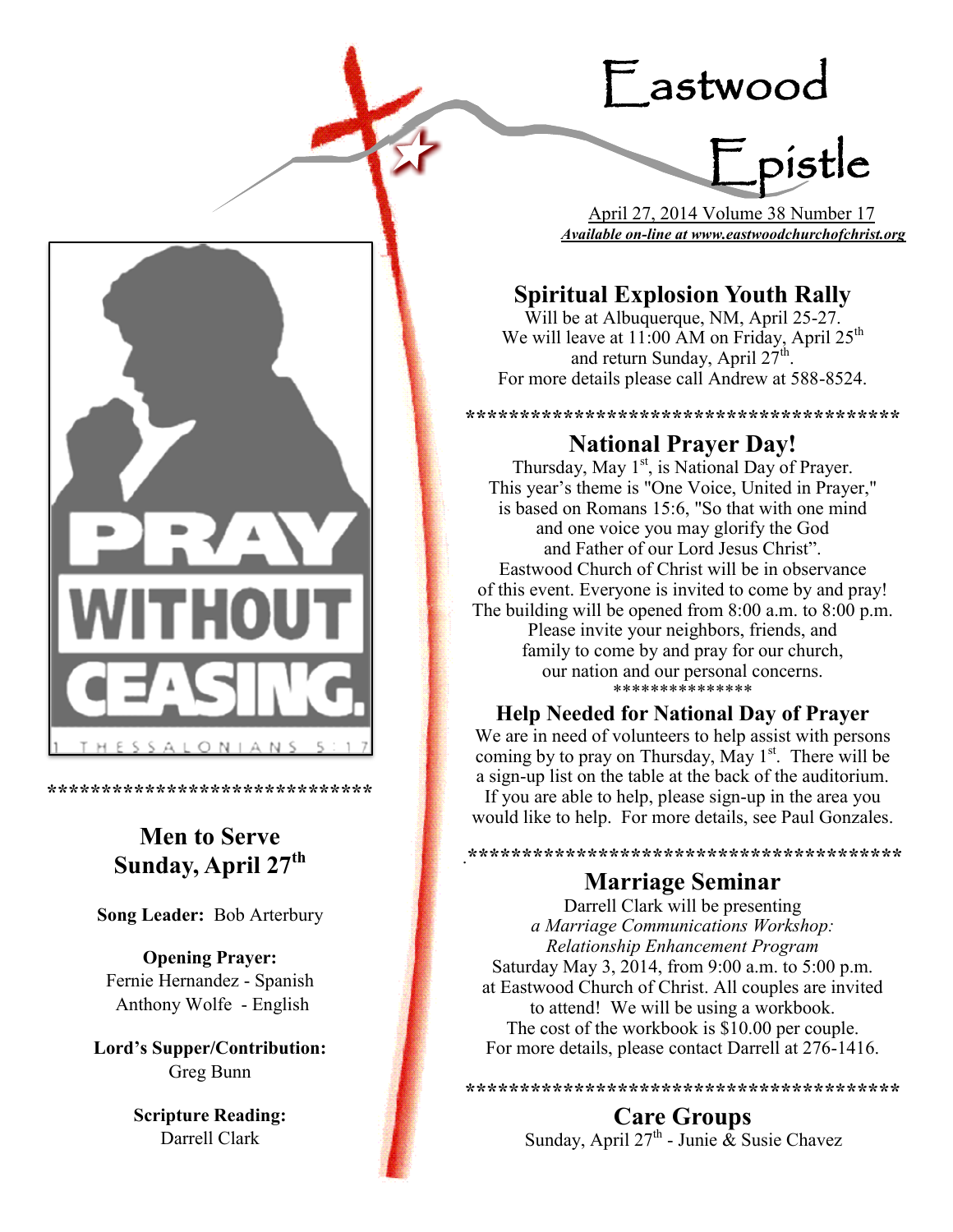*Together*

"A loving person lives in a loving world. A hostile person lives in a hostile world. Everyone you meet is your mirror." - Ken Keyes

Some more humorous person said, "If you meet a jerk, then you met a jerk. But, if everyone you meet is a jerk, then you are the jerk."

Change your thoughts and change your world is easy to say, but harder to do. Mainly because I don't see myself as a jerk. Going back to the Scottish poet Robert (Robbie) Burns, "Oh would some power the gift give us, To see ourselves as others see us!"

Jesus challenges us along the same line when he says, Matt 7:12 *So in everything, do to others what you would have them do to you, for this sums up the Law and the Prophets.* NIV In other words, be nice to people! That means responding to their needs and desires. Not being a floor mat, but being aware of their wishes.

Some interpret Jesus to mean give others what you want, like a husband who buys his wife fishing waders. No you treat them according to their need. Don't try to remake them into you or into what you think they need to be. Accept them and be nice to them. Sounds easy enough. Hmmm.

Today and everyday, be loving to others. Even when they don't deserve to be loved. Respond as if Jesus is in your skin, inside of you and making a loving response. It will actually make life more enjoyable and happy.

The purpose of God, the world and other people is not to make me or you happy. It is our purpose to bless the life of others. We, in turn, gain joy when we bless others with love. Change others, by changing myself. *Charles M Clodfelter*

*Sunday Guests who registered - 11 Did you speak with them?*

**www.eastwoodchurchofchrist.org**

#### **Schedule of Services Sunday Tuesday Wednesday**

| миниа                   | 1 uesuay           | <i>wednesday</i>     |
|-------------------------|--------------------|----------------------|
| Bible Class - 9:00 A.M. | Ladies Bible Class | Bible Study          |
| Worship - 10:00 A.M.    | 10:00 A.M.         | $7:00 \text{ P. M.}$ |

#### **Area TV Programs**

Area TV Programs<br>Fridays: 7:00 P.M. Channel #38 (Cable Channel #16) Sundays: 5:00 A.M. Inspiration Channel (Channel #364 Direct TV)

## **Thank You**

Thank you to our Eastwood family for all the prayers, cards and calls during Ed's illness and my surgery. We love you all!

\*\*\*\*\*\*\*\*\*\*\*\*\*\*\*\*\*\*\*\*\*\*

Ed & Linda Elsey

Dear Brothers and Sisters,

The Russell family thanks you so much for the heartfelt condolences we have received at the passing of Gerald Russell, Keith Father. Your living words, prayers, calls, messages and cards have given us great comfort. The beautiful flowers added the perfect touch to the funeral service. God Bless you All! Keith & Ida Russell and Family \*\*\*\*\*\*\*\*\*\*\*\*\*\*\*\*\*\*\*\*\*\*

#### Dear Eastwood,

We want to thank everyone for your prayers, the cards, the beautiful flowers and the food. With grateful appreciation your kind expressions of sympathy on the passing of my father, Kenneth Murphy.

Love, Don & Candice Rice

## \*\*\*\*\*\*\*\*\*\*\*\*\*\*\*\*\*\*\*\*\*\*

To our Eastwood family,

Roger and I would like to thank all of you for your love and kindness you have shown us over the last few weeks. The wedding shower was beautiful and meant so much to us. We ask that you continue to pray for us as we continue to wait for a date that I can go be with him in our new home in Ft. Campbell, Kentucky. We are praying that it will be in the next few weeks. Thank you again for your love and prayers. Kelley and Roger Loop

## **Placed Membership**

Daisy Roberson, 3001 Daisy, El Paso, TX 79925 Phone # 915-227-2110, placed membership Sunday, April 27, 2014. **Welcome to Eastwood's Family!** 

## **New Addresses**

El Paso, TX 79925

Ramiro Aranda Jan & Rose King 10212 Shipley Street, Apt. 2 4600 Fairbanks Drive, Apt. 112

## **Kenyan Mission Newsletter**

If anyone is interested in receiving the Newsletter Published by Greg Clodfelter about the Right Choices Ministry and the work that Greg in doing throughout the nation of Kenya, please write to the email below and request to be added to the email mailing list.

[andrewschurchofchrist@hotmail.com](mailto:andrewschurchofchrist@hotmail.com)

**Sunday, April 27, 2014 Speaker** - Charles Clodfelter **Sermon Topic** - *Now, I Do What?*  **Scripture** - Hebrews 12:1-2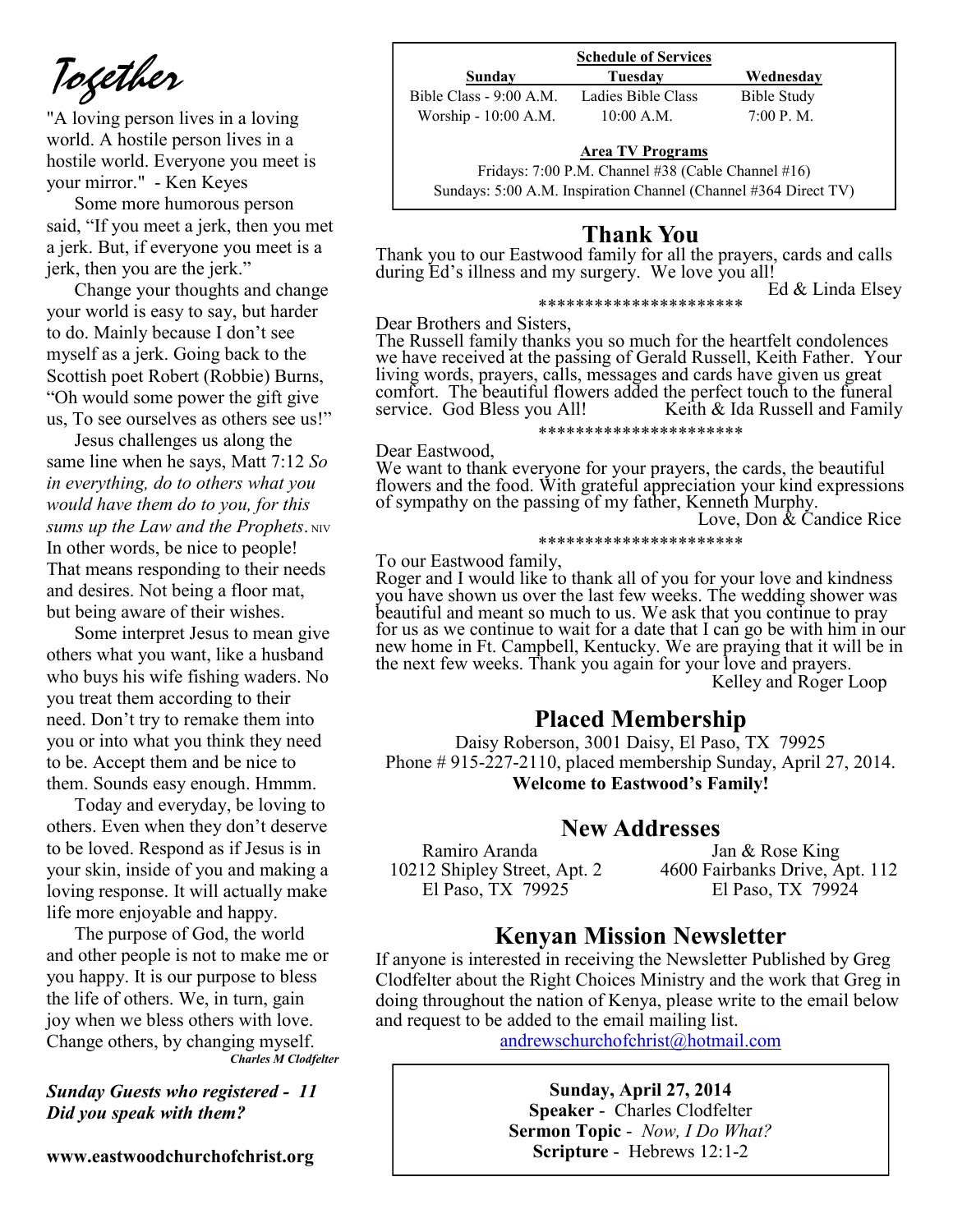

I thought Sunday was a beautiful day in more ways than one. Easter a time when people are more willing to visit a church. We certainly share of visitors. Now the desire is that we as a congregation made a good impression t thought Sunday was a beautiful day in more ways than one. Easter is always a time when people are more willing to visit a church. We certainly had our share of visitors. Now the desire is that we as a congregation made a really

Our attendance at the Northside was not as good as Eastwood's. As we were making our way to the Northside, we noticed that the parks were pretty

busy, including Album park. Maybe 12:30 service is not a good time during the holidays. It's hard to compete with fiestas. But our Easter egg hunt and pizza party was a success. The one thing that made our Sunday even more special was the decision of Terry Morales to surrender her life in baptism to Jesus Christ. Terry is a single parent with a very special 9 year old son.

We pray and invite you to join us in praying for the Lord's work in the El Paso area. In saying that we set ourselves to doing more to evangelize in our area. Just a word of encouragement, there are so many ways to evangelize. Find the one that you enjoy more, then go do it. If you are struggling to find your style, come let's visit and we'll surely help you. Call at any time 588-9304. Now lets do it! Paul

 $\mathcal{L}_\mathcal{L} = \mathcal{L}_\mathcal{L} = \mathcal{L}_\mathcal{L} = \mathcal{L}_\mathcal{L} = \mathcal{L}_\mathcal{L} = \mathcal{L}_\mathcal{L} = \mathcal{L}_\mathcal{L} = \mathcal{L}_\mathcal{L} = \mathcal{L}_\mathcal{L} = \mathcal{L}_\mathcal{L} = \mathcal{L}_\mathcal{L} = \mathcal{L}_\mathcal{L} = \mathcal{L}_\mathcal{L} = \mathcal{L}_\mathcal{L} = \mathcal{L}_\mathcal{L} = \mathcal{L}_\mathcal{L} = \mathcal{L}_\mathcal{L}$ 









## **Host a Christian High School Exchange Student**

Christian volunteers, with or without, children at home, are needed to host Christian international high school students for 2014-2015 school year. The students speak Eng-

lish, are covered by medical insurance, have spending money for their personal expenses, and hope to arrive in August for enrollment in their new high school. For more information, please contact Yvette at SHARE! 800-941-

> 3738, info@sharesouthwest.org, or visit sharesouthwest.org

**Eastwood Youth -** is asking for donations of furniture for another garage sale to raise more money for camp scholarships. Call Andrew at 588-8524 for pickup. We want to thank everyone for coming out to our Garage Sale held on Saturday, April  $12<sup>th</sup>$ . We made \$800! We are hoping this second garage sale will also be a success. We still have many youth wanting to go to camp this summer!

**Summer Camp Registration -** is now available for ages 8-18. The registration forms are at the back of the auditorium. We will be taking a van for ages 8-14 for session 4 (July 13-19) and for ages 13-28 for session 5 (July 20-26). Partial scholarships are available. Those helping with the garage sale will be eligible for at least 1/2 off their camp registration. Registration form and money are due to Andrew no later than Sunday, May 4<sup>th</sup>

Art Show  $-$  You are invited to attend the  $15<sup>th</sup>$  annual Art Show featuring Marjorie Foster's art students on Saturday, May 3, 2014, 10:00 a.m. to 3:00 p.m. at the Park East Club Room, 1725 Mosswood. Entertainment provided by Charlie McDonald. Displaying their art in the show will be Irene Rice & Lois Wiggins.

**Christian Schools of El Paso Fundraiser** - CSEP is hosting a Lunch Box Dinner from May  $12^{th}$  -  $15^{th}$ . Tickets are available and can be purchased from any CSEP staff member. For more details, please call CSEP at 593-5011.

**NM Christian Children's Home Needs Drive** - are requesting Freezer Bags (any size/collection box in foyer) or monetary donations. Their truck will be at Eastwood church of Christ Thursday, May 1<sup>st</sup>.

**Children's Home of Lubbock "Big Heart Campaign**  is requesting boys' pajamas, sizes 4-12. Every pajama donated helps their children! The pajamas can be placed in the box labeled "Children's Home of Lubbock" in the foyer. They will be collected by Thursday, May  $22<sup>nd</sup>$ . Monetary donations acceptable. For more details, please visit Websites: eric.childrenshome@gmail.com or www.childshome.org